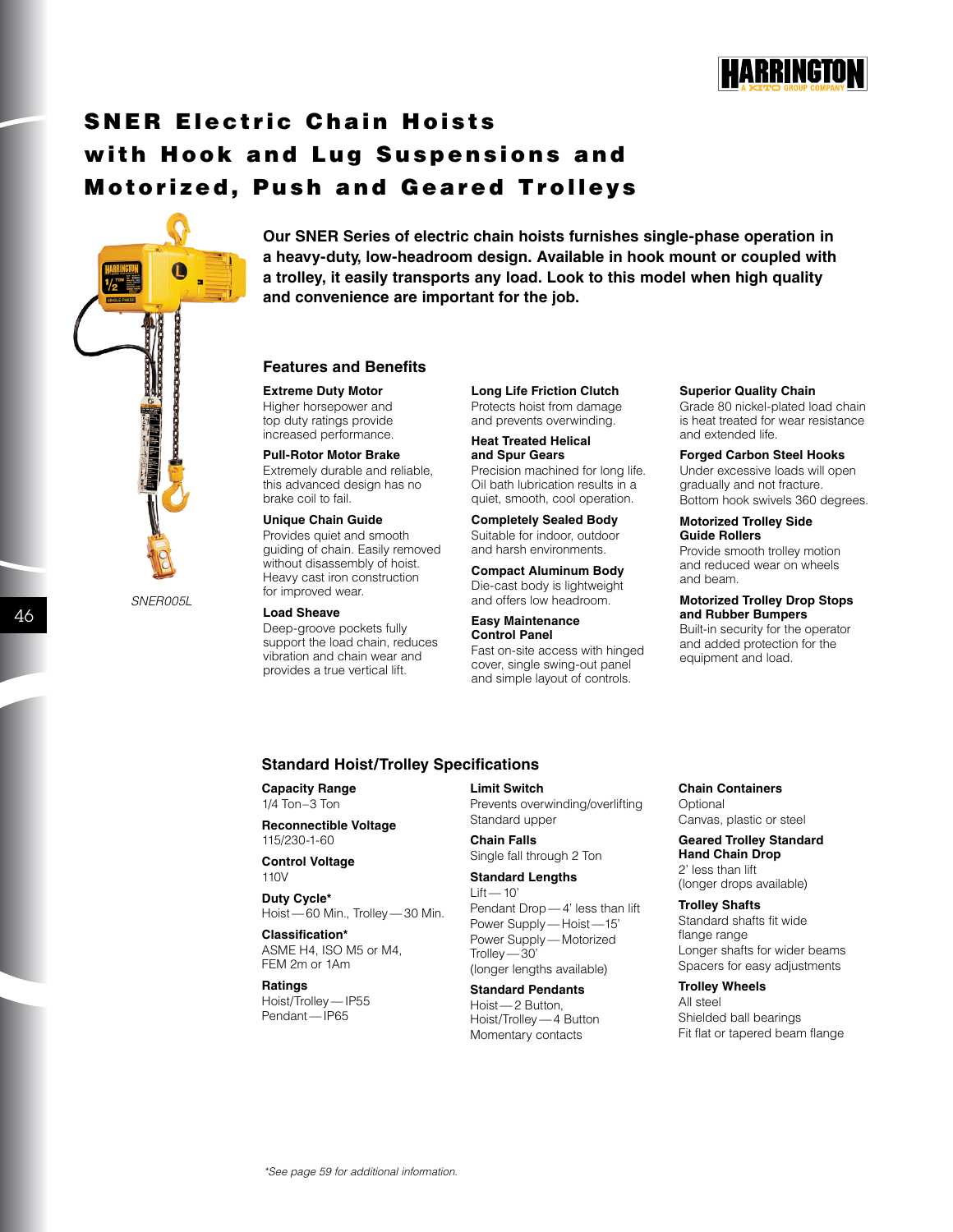





# **SINGLE SPEED—SPECIFICATIONS**

|                |                        |                           |                               |                   |                | <b>Lifting Motor Single Phase 60 Hz</b> |                                | <b>Load Chain</b>          |                 |                                                    |
|----------------|------------------------|---------------------------|-------------------------------|-------------------|----------------|-----------------------------------------|--------------------------------|----------------------------|-----------------|----------------------------------------------------|
|                |                        | Standard                  | Push<br><b>Button</b><br>Cord | Lifting           |                |                                         | <b>Rated Current</b><br>(amps) | <b>Diameter</b><br>(mm)    | Net             | <b>Weight for</b><br>Additional<br><b>One Foot</b> |
| Cap.<br>(Tons) | <b>Product</b><br>Code | Lift<br>(f <sup>t</sup> ) | (f <sup>t</sup> )             | Speed<br>(tt/min) | Output<br>(Hp) | @115V                                   | @230V                          | <b>Chain Fall</b><br>Lines | Weight<br>(lbs) | of Lift<br>(lbs)                                   |
| 1/4            | SNER003S               |                           |                               | 14                | 0.34           | 7.7                                     | 3.9                            | $5.0 \times 1$             | 82              | 0.37                                               |
| 1/2            | SNER005L               |                           | 7.2                           | 7                 |                |                                         |                                | $6.3 \times 1$             | 84              | 0.57                                               |
| 1/2            | SNER005S               |                           |                               | 15                | 0.6            | 16.9                                    |                                | $6.3 \times 1$             | 104             | 0.57                                               |
| 1              | SNER010L               | 10                        |                               | 7                 |                |                                         | 8.5                            | $8.0 \times 1$             | 110             | 0.93                                               |
| 1              | SNER010S               |                           |                               | 14                |                |                                         |                                | $8.0 \times 1$             | 159             | 0.93                                               |
| 2              | SNER020L               |                           |                               | 7                 | 1.2            | 23.9                                    | 12.0                           | $10.0 \times 1$            | 174             | 1.5                                                |
| 3              | SNER030C               |                           | 8.2                           | 3.5               |                |                                         |                                | $10.0 \times 2$            | 207             | 3.1                                                |

## **SINGLE SPEED—DIMENSIONS**

| Cap.<br>(Tons) | Product<br>Code | Headroom<br>C<br>(in) | a<br>(in) | b<br>(in) | d<br>(in) | e<br>(in) | g<br>(in) | h<br>(in) | (in) |
|----------------|-----------------|-----------------------|-----------|-----------|-----------|-----------|-----------|-----------|------|
| 1/4            | SNER003S        | 13.8                  | 22.2      | 13.0      | 10.4      | 11.9      | 0.9       | 4.0       | 3.9  |
| 1/2            | SNER005L        | 14.0                  | 22.2      | 13.0      | 10.4      | 11.9      | 0.9       | 4.0       | 3.9  |
| 1/2            | SNER005S        | 14.6                  | 23.2      | 13.8      | 10.6      | 12.6      | 0.9       | 4.7       | 4.1  |
|                | SNER010L        | 16.1                  | 23.2      | 13.8      | 10.6      | 12.6      | 1.2       | 4.7       | 4.1  |
|                | SNER010S        | 17.3                  | 26.9      | 16.5      | 12.4      | 14.4      | 1.2       | 6.1       | 5.2  |
| $\overline{2}$ | SNER020L        | 22.6                  | 26.9      | 16.5      | 12.4      | 14.4      | 1.5       | 6.1       | 5.2  |
| 3              | SNER030C        | 29.5                  | 26.9      | 16.5      | 12.4      | 14.4      | 1.7       | 8.2       | 3.0  |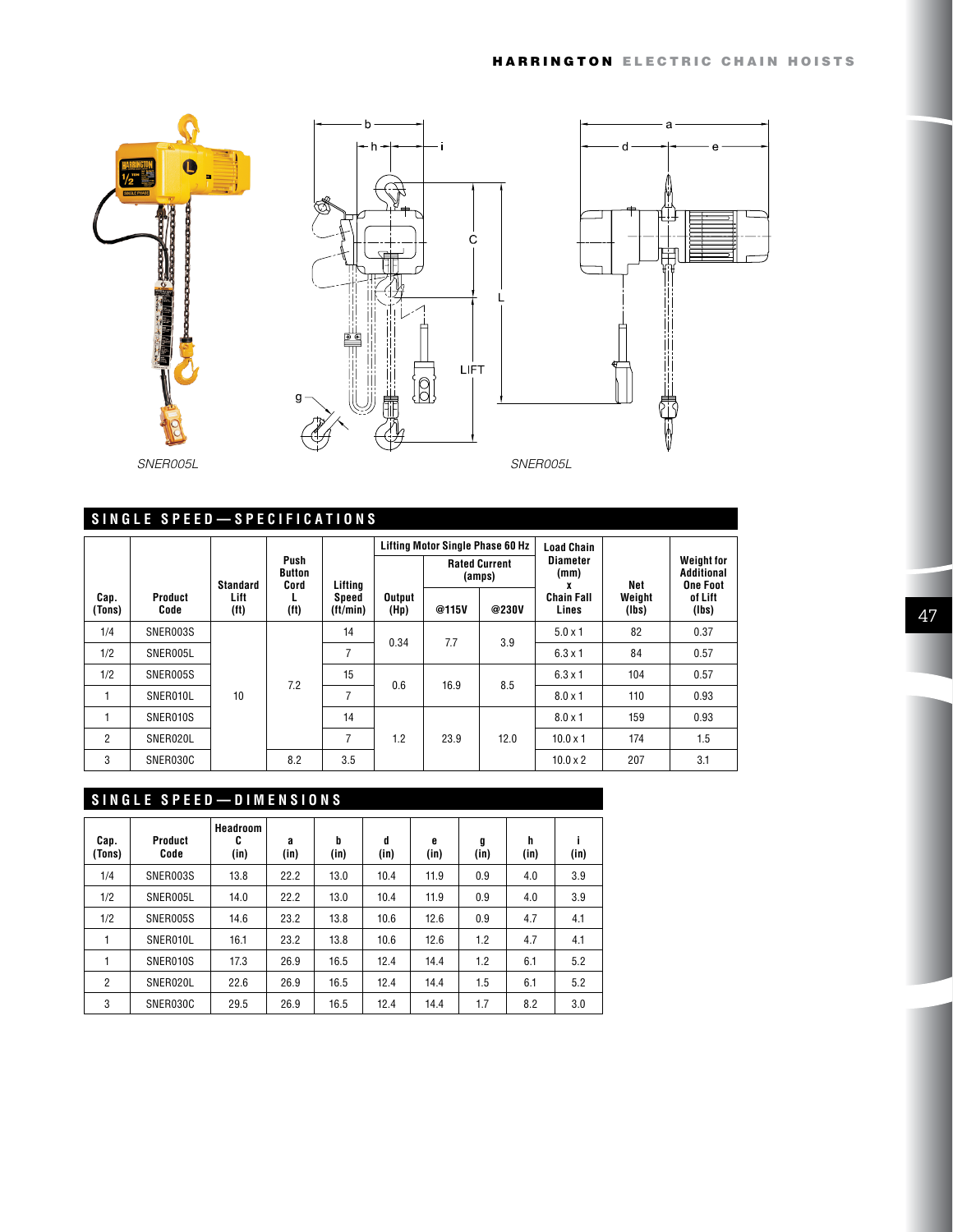

# SNER Electric Chain Hoists with Hook and Lug Suspensions and Motorized, Push and Geared Trolleys



## **SINGLE SPEED HOIST WITH SINGLE SPEED TROLLEY—SPECIFICATIONS**

|                |                 |                           |                        |                   |                                | Lifting Motor<br>Single Phase 60 Hz |                                |                               | <b>Traversing Motor</b><br>Single Phase 60 Hz |                                 |                           | <b>Flange Width</b><br>Adjustability |                                | Min.                    | Load<br>Chain                     |       | Weight                               |
|----------------|-----------------|---------------------------|------------------------|-------------------|--------------------------------|-------------------------------------|--------------------------------|-------------------------------|-----------------------------------------------|---------------------------------|---------------------------|--------------------------------------|--------------------------------|-------------------------|-----------------------------------|-------|--------------------------------------|
|                |                 | Std.                      | Push<br>Button<br>Cord | Liftina           | <b>Traversing</b>              |                                     | <b>Rated Current</b><br>(amps) |                               |                                               | <b>Rated Currentl</b><br>(amps) |                           | (in)                                 |                                | Allow.<br>Radius<br>for | Dia.<br>(mm)                      | Net   | for<br>Additional<br><b>One Foot</b> |
| Cap.<br>(Tons) | Product<br>Code | Lift<br>(f <sup>t</sup> ) | L<br>(f <sup>t</sup> ) | Speed<br>(tt/min) | Speed<br>(t <sub>t</sub> /min) | Output <br>(Hp)                     | @<br>115V                      | $\circledcirc$<br><b>230V</b> | Output<br>(Hp)                                | $\circleda$<br><b>115V</b>      | $^{\circ}$<br><b>230V</b> | <b>Standard</b>                      | <b>Optional</b>                | curve<br>(in)           | <b>Chain Fall Weight</b><br>Lines | (lbs) | of Lift<br>(lbs)                     |
| 1/4            | SNERM003S-L/S   |                           |                        | 14                |                                | 0.34                                | 7.7                            | 3.9                           |                                               | 6.2                             |                           | 2.28 to<br>5.00                      |                                |                         | $5.0 \times 1$                    | 168   | 0.37                                 |
| 1/2            | SNERM005L-L/S   |                           |                        | $\overline{ }$    |                                |                                     |                                |                               |                                               |                                 |                           |                                      | 5.01 to 6.02                   |                         | $6.3 \times 1$                    | 170   | 0.57                                 |
| 1/2            | SNERM005S-L/S   |                           | 7.5                    | 15                |                                | 0.6                                 | 16.9                           | 8.5                           | 0.54                                          |                                 |                           |                                      | 0R                             | 31.5                    | $6.3 \times 1$                    | 190   | 0.57                                 |
|                | SNERM010L-L/S   | 10                        |                        | -                 | $= 40$<br>$S = 80$             |                                     |                                |                               |                                               |                                 | 3.1                       |                                      | 6.03 to 12.00                  |                         | $8.0 \times 1$                    | 196   | 0.93                                 |
|                | SNERM010S-L/S   |                           |                        | 14                |                                |                                     |                                |                               |                                               |                                 |                           |                                      |                                |                         | $8.0 \times 1$                    | 245   | 0.93                                 |
| $\overline{2}$ | SNERM020L-L/S   |                           |                        | $\overline{ }$    |                                | 1.2                                 | 23.9                           | 12.0                          |                                               |                                 |                           | 3.23 to<br>6.02                      | 6.03 to 7.02<br>0 <sub>R</sub> | 39.4                    | $10.0 \times 1$                   | 276   | 1.5                                  |
| 3              | SNERM030C-L/S   |                           | 8.2                    | 3.5               |                                |                                     |                                |                               |                                               |                                 |                           |                                      | 7.03 to 12.00                  |                         | $10.0 \times 2$                   | 322   | 3.1                                  |

## **SINGLE SPEED HOIST WITH SINGLE SPEED TROLLEY—DIMENSIONS**

| Cap.<br>(Tons) | Product<br>Code | Headroom<br>u<br>(in) | b<br>(in) | p,<br>(in) | d<br>(in) | e<br>(in) | e'<br>(in) | g<br>(in) | (in) | (in) | n<br>(in) | m<br>(in) | n<br>(in) | (in) | (in) | u<br>(in) |
|----------------|-----------------|-----------------------|-----------|------------|-----------|-----------|------------|-----------|------|------|-----------|-----------|-----------|------|------|-----------|
| 1/4            | SNERM003S-L/S   | 14.6                  | 12.4      | 15.6       | 10.6      | 20.3      | 7.0        | 0.9       | 3.74 | 0.9  | 5.1       | 8.0       | 4.3       | 2.0  | 1.22 | 3.2       |
| 1/2            | SNERM005L-L/S   | 14.6                  | 12.4      | 15.6       | 10.6      | 20.3      | 7.0        | 0.9       | 3.74 | 0.9  | 5.1       | 8.0       | 4.3       | 2.0  | 1.22 | 3.2       |
| 1/2            | SNERM005S-L/S   | 15.4                  | 12.4      | 15.6       | 10.6      | 20.3      | 7.0        | 0.9       | 3.74 | 0.9  | 5.1       | 8.0       | 4.3       | 2.0  | 1.22 | 3.2       |
|                | SNERM010L-L/S   | 16.5                  | 12.4      | 15.6       | 10.6      | 20.3      | 7.0        | 1.2       | 3.74 | 0.9  | 5.1       | 8.0       | 4.3       | 2.0  | 1.22 | 3.2       |
|                | SNERM010S-L/S   | 17.7                  | 12.4      | 15.6       | 10.6      | 20.3      | 7.0        | 1.2       | 3.74 | 0.9  | 5.1       | 8.0       | 4.3       | 2.0  | 1.22 | 3.2       |
| $\overline{2}$ | SNERM020L-L/S   | 22.2                  | 12.8      | 16.4       | 10.7      | 20.5      | 7.2        | 1.5       | 4.33 | 1.1  | 4.9       | 8.3       | 4.6       | 2.4  | 1.42 | 3.0       |
| 3              | SNERM030C-L/S   | 28.9                  | 13.4      | 17.4       | 10.8      | 20.5      | 7.3        | 1.7       | 4.92 | 1.1  | 5.2       | 8.5       | 5.2       | 2.7  | 1.69 | 2.7       |